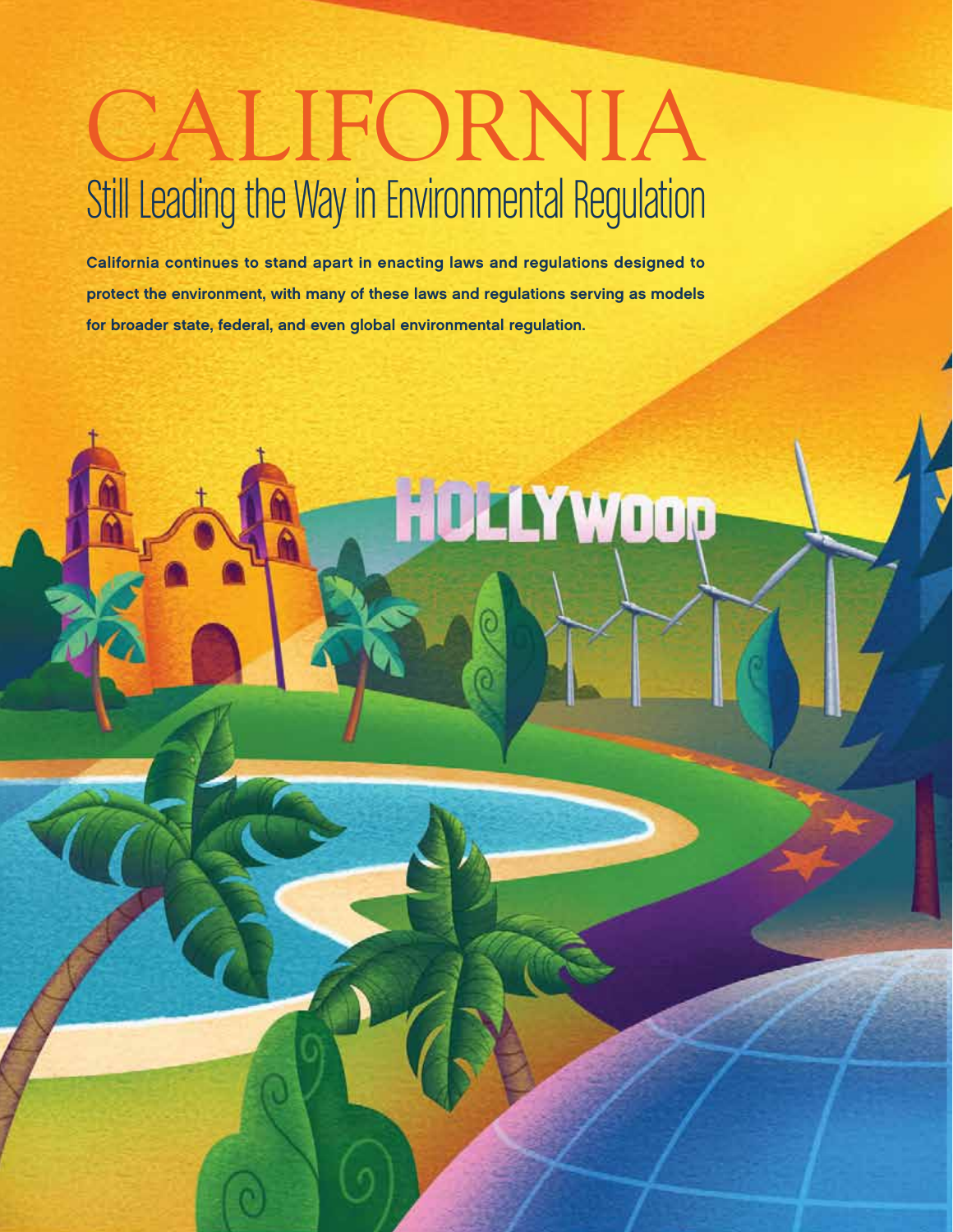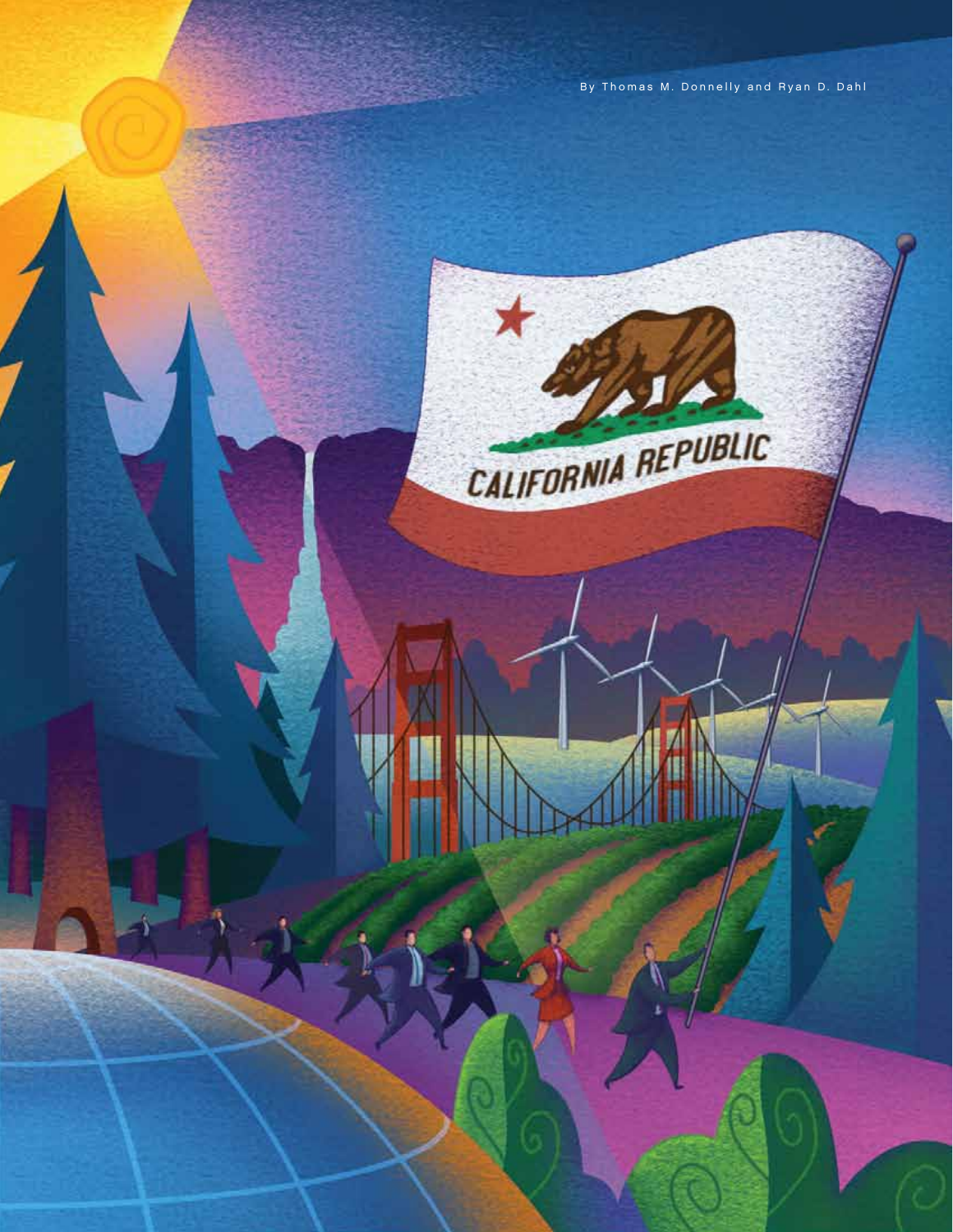# CALIFORNIA ALSO IS TAKING A LEAD ROLE IN ADDRESSI **CONSUMER SAFETY F** OTENTIAL EXPOSURE TOXIC SUBSTANCES CONSUMER PRODUCTS.

Recent developments confirm and advance this trend, most notably in the areas of climate change legislation, renewable energy source use, and chemical regulation. While these trends set high standards for the state, meeting those standards will entail significant thought, implementation, and potentially unseen regulatory consequences for affected businesses and other entities. Three of California's most recent environmental initiatives, discussed here, will substantially affect how companies do business in, and with, California.

In 2006, California enacted the California Global Warming Solutions Act ("AB 32"), setting forth an ambitious program aiming to combat global warming. Cal. Health & Safety Code §§ 38501–99 (West 2006). The law requires the California Air Resources Board ("CARB") to adopt rules and regulations that will achieve 1990 levels of greenhouse gas ("GHG") emissions by the year 2020. CARB will ultimately take on an enforcement and monitoring role. In addition, CARB must recommend initiatives to continue reducing GHG emissions beyond 2020.

In another emissions reduction and sustainability initiative, Governor Schwarzenegger signed the Renewables Portfolio Standard Executive Order in November 2008, requiring every retail seller of electricity to serve 33 percent of its load with renewable energy sources by 2020.

California also is taking a lead role in addressing consumer safety from potential exposure to toxic substances in consumer products. In September 2008 the California legislature passed two bills constituting California's "Green Chemistry" program. The program requires the state to develop a public clearinghouse of chemical hazard information and attendant regulations to protect consumers from those hazards.

This article summarizes these three initiatives, highlights their key provisions and timetables, and identifies several unresolved issues and potential consequences to California and the broader national and international business community.

## CALIFORNIA'S GLOBAL WARMING SOLUTIONS ACT (AB 32)

AB 32 requires California to achieve 1990 levels of GHG emissions by 2020. AB 32 specifically defines GHGs as the following six gases: carbon dioxide, methane, nitrous oxide, hydrofluorocarbons, perfluorocarbons, and sulfur hexafluoride. AB 32 set forth the following timeline—with which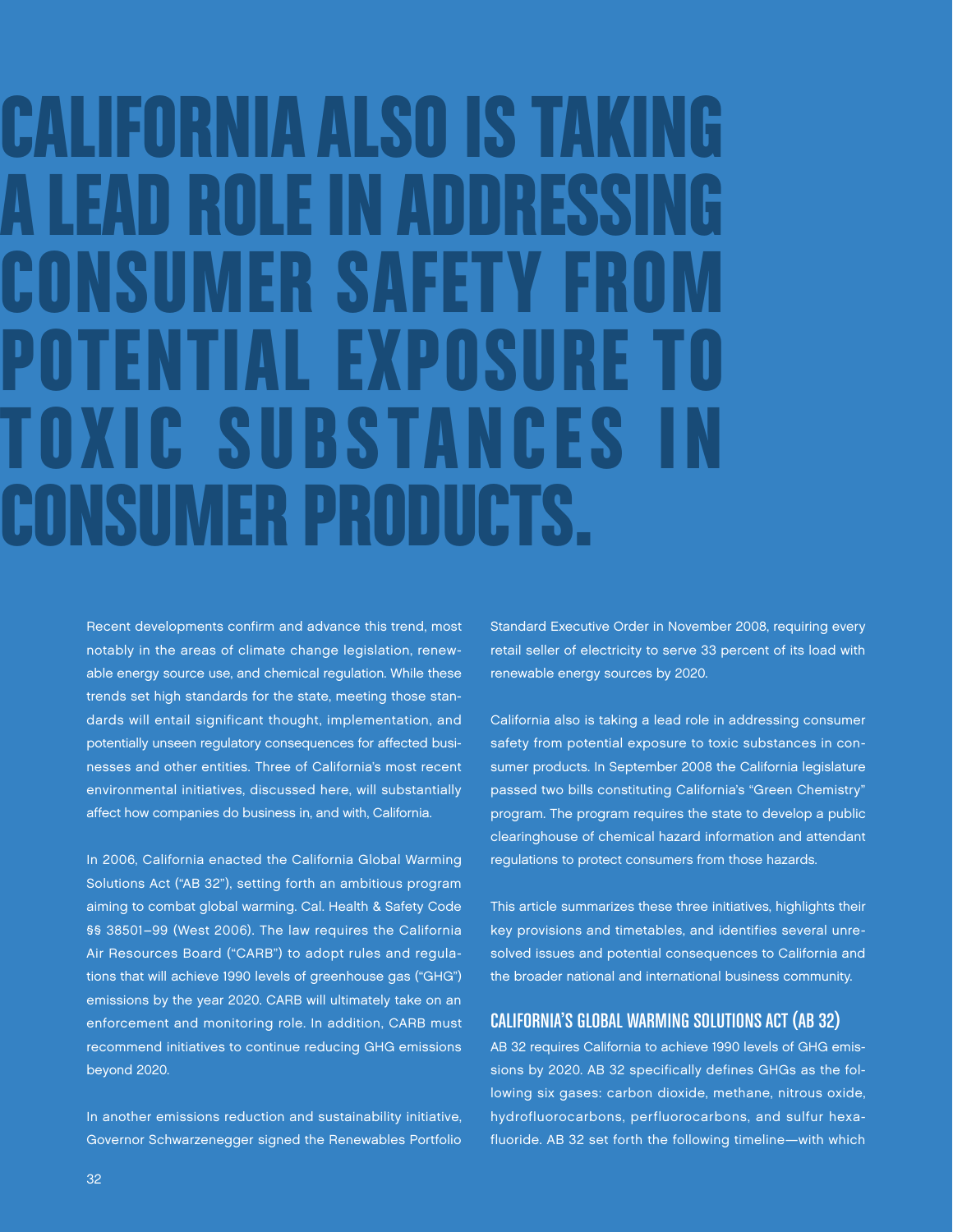CARB appears to be complying—to achieve the required reductions:

- June 30, 2007: Publish a list of discrete early-action measures to reduce GHG emissions.
- July 1, 2007: Appoint an Environmental Justice Advisory Committee and an Economic and Technology Advancement Advisory Committee.
- January 1, 2008: Adopt reporting and verification regulations for GHG emissions so that CARB can monitor and enforce compliance.
- January 1, 2008: Determine the 1990 GHG emissions level and set this level as the emissions limit to be achieved by 2020.
- January 1, 2009: Approve a Scoping Plan for achieving the maximum technologically feasible and cost-effective reductions in GHG emissions. CARB must update this Scoping Plan at least once every five years.
- January 1, 2010: Adopt regulations to implement the discrete early-action measures previously published.
- January 1, 2011: Adopt regulations setting GHG emissions limits and establishing measures to achieve the maximum technologically feasible and cost-effective reductions in GHG emissions. These regulations take effect on January 1, 2012. However, CARB may adopt regulations before the January 1, 2011, deadline, and if it does, these regulations may take effect prior to January 1, 2012.
- January 1, 2020: Emissions reduction target must be achieved.

California Environmental Protection Agency, Air Resources Board, Expanded List of Early Action Measures to Reduce Greenhouse Gas Emissions in California Recommended for Board Consideration 3 (October 2007), available at http:// www.arb.ca.gov/cc/ccea/meetings/ea\_final\_report.pdf. (Web sites last visited June 1, 2009.)

#### WHICH STEPS HAS CARB COMPLETED?

Discrete Early-Action Measures. On June 21, 2007, CARB adopted three discrete early-action measures:

• Low-Carbon Fuel Standard: Sets the goal of reducing the carbon content of transportation fuels by at least 10 percent by 2020. On March 5, 2009, CARB released a proposed regulation to implement this standard. The proposed regulation requires providers, refiners, importers, and blenders to ensure that the fuels they provide for the California market meet an average declining standard of "carbon intensity." Carbon intensity is determined by examining the sum of GHG emissions that are associated with the production, transportation, and consumption of the fuel, also referred to as the "fuel pathway."

- Restrictions on High Global Warming Potential Refrigerants: Restricts the use of high global warming potential refrigerants for nonprofessional recharge of leaky automotive air-conditioning systems.
- Landfill Methane Capture: Standardizes installation and performance of active gas collection and control systems at uncontrolled municipal solid waste landfills.

#### Id. at 11–12.

CARB adopted these additional early-action measures at its meeting on October 25 and 26, 2007:

- Reduction of Sulfur Hexafluoride in the Non-Electric Sector: Bans the use of sulfur hexafluoride in nonessential applications.
- Reduction of High Global Warming Potential GHGs in Consumer Products: Reduces the amount of high global warming potential GHGs used as propellants in consumer items such as aerosol cans, tire inflators, and electronicscleaning and dust-removal products.
- SmartWay Truck Efficiency: Requires retrofitting of trucks and trailers with technology that increases energy efficiency (such as by reducing aerodynamic drag).
- Tire Inflation Program: Requires regular tire checks and inflation.
- Green Ports: Provides alternative sources of power to docked ships, such as cables that plug into onshore electrical outlets, allowing the ships to shut off auxiliary engines.

Id. at 13–15; California Air Resources Board, Summary of Board Meeting 4 (Oct. 25–26, 2007), available at http://www. arb.ca.gov/board/ms/2007/ms102507.pdf.

CARB must implement these discrete early-action measures by regulation no later than January 1, 2010. Cal. Health & Safety Code § 38560.5(b).

Reporting and Verification Regulations for GHG Emissions. On December 6, 2007, CARB approved regulations that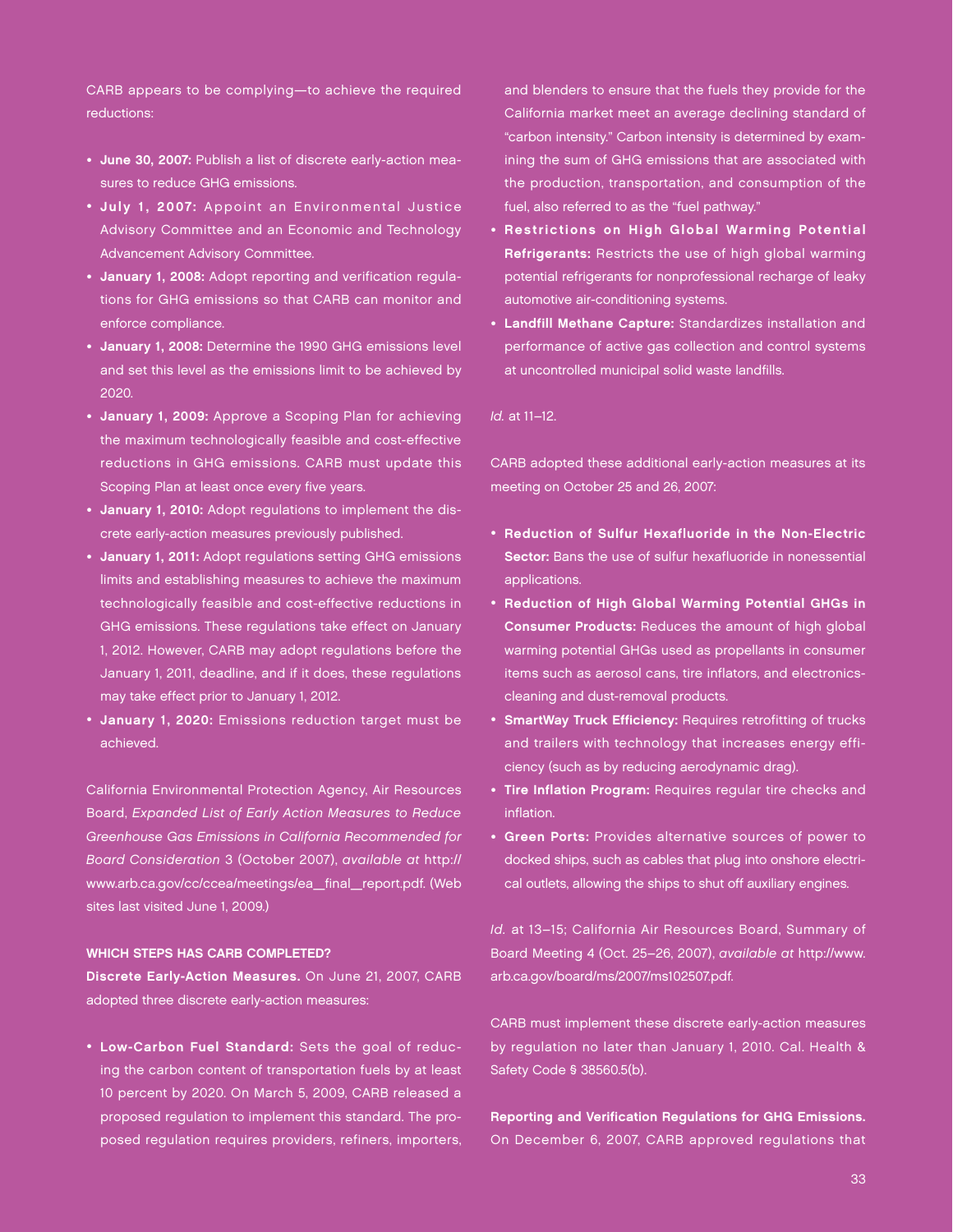mandate GHG emissions reporting. CARB first amended the regulations in response to comments on June 5, 2008. The comment period for these changes ended July 15, 2008. See California Environmental Protection Agency, Air Resources Board, Mandatory Greenhouse Gas Emissions Reporting, http://www.arb.ca.gov/cc/reporting/ghg-rep/ghg-rep.htm.

The mandatory reporting regulations apply to the following entities, which (according to CARB) account for 94 percent of GHG emissions from industrial and commercial stationary sources in California:

- California cement plants.
- Petroleum refineries, hydrogen plants, and other facilities in California that emit 25,000 metric tons or more of carbon dioxide in any calendar year after 2007 from stationary combustion and process sources.
- Electricity-generating and cogeneration facilities, including hybrid generating facilities, in or outside California that provide electricity to retail end users in California, have a nameplate generating capacity greater than or equal to 1 megawatt, and emit 2,500 metric tons or more of carbon dioxide in any calendar year after 2007 from electricitygenerating activities.
- Electric service providers, publicly owned electric utilities, and community choice aggregators that provide electricity to retail end users in California.
- Marketers serving as the purchaser or seller at the first point of delivery for electric power imported into California or the last point of receipt in California for power exported out of the state.

See Second 15-Day Modified Regulatory Language for Public Comment, Proposed Cal. Code Regs. tit. 17, § 95101(b), available at http://www.arb.ca.gov/regact/2007/ ghg2007/ghgattachment1.pdf.

Although AB 32 originally required electricity-generating and cogeneration facilities to report their 2008 emissions of GHGs by April 1, 2009, and electricity retail providers and marketers to report on June 1, 2009, CARB recently agreed to push back the deadlines for all reports to June 1, 2009. Id. § 95103(a)(1).

Determination of the 1990 Greenhouse Gas Emissions Level: The Emissions Limit for 2020. CARB determined that the 1990 level of GHG emissions measured 427 million metric tons of carbon dioxide equivalent, and it set that number as its target emissions limit for 2020.<sup>1</sup> CARB estimates that the limit will require a 30 percent reduction in projected "business as usual" emissions levels for 2020, or a 10 percent reduction in current emissions levels. To achieve such an ambitious mark, California must reduce carbon emissions by four tons per person per year.2

Scoping Plan. To meet the 2020 emissions limit, CARB unveiled its draft Scoping Plan in June 2008. CARB consulted with Climate Action Team subgroups, the Environmental Justice Advisory Committee, the Economic and Technology Advancement Advisory Committee, stakeholders, and the public. California Air Resources Board, Climate Change Draft Scoping Plan: A Framework for Change 7 (June 26, 2008), available at http://www.arb.ca.gov/cc/scopingplan/ meetings/062608/sp\_08-6-4pres.pdf. CARB approved the Scoping Plan at its December 11, 2008, meeting.3

Key elements of the Scoping Plan include the following4:

- A cap-and-trade program (enforceable beginning in 2012) that links to partner programs within the Western Climate Initiative to create a regional cap-and-trade market for electricity sources, industrial sources, transportation fuels, and commercial and residential sources. (Creating a regional program will help avoid leakage, offsetting emissions from non-California sources).<sup>5</sup> In late March, California officials proposed three draft concepts "for limiting the use of [GHG] emission offsets under the state's evolving cap-and-trade program, including a proposal to cap the total quantity of allowable offsets, one to limit the number of offsets used by individual emitters and another to auction offsets much like emission allowances."6
- Carbon fees estimated at \$10 to \$50 per metric ton of carbon dioxide equivalent to influence investment decisions and fuel choices made by large suppliers of goods and services. Revenue would support further reductions in GHGs.
- Green building initiatives set by the state government, including using cleaner fuels in state motor vehicles, requiring green practices by the entities providing goods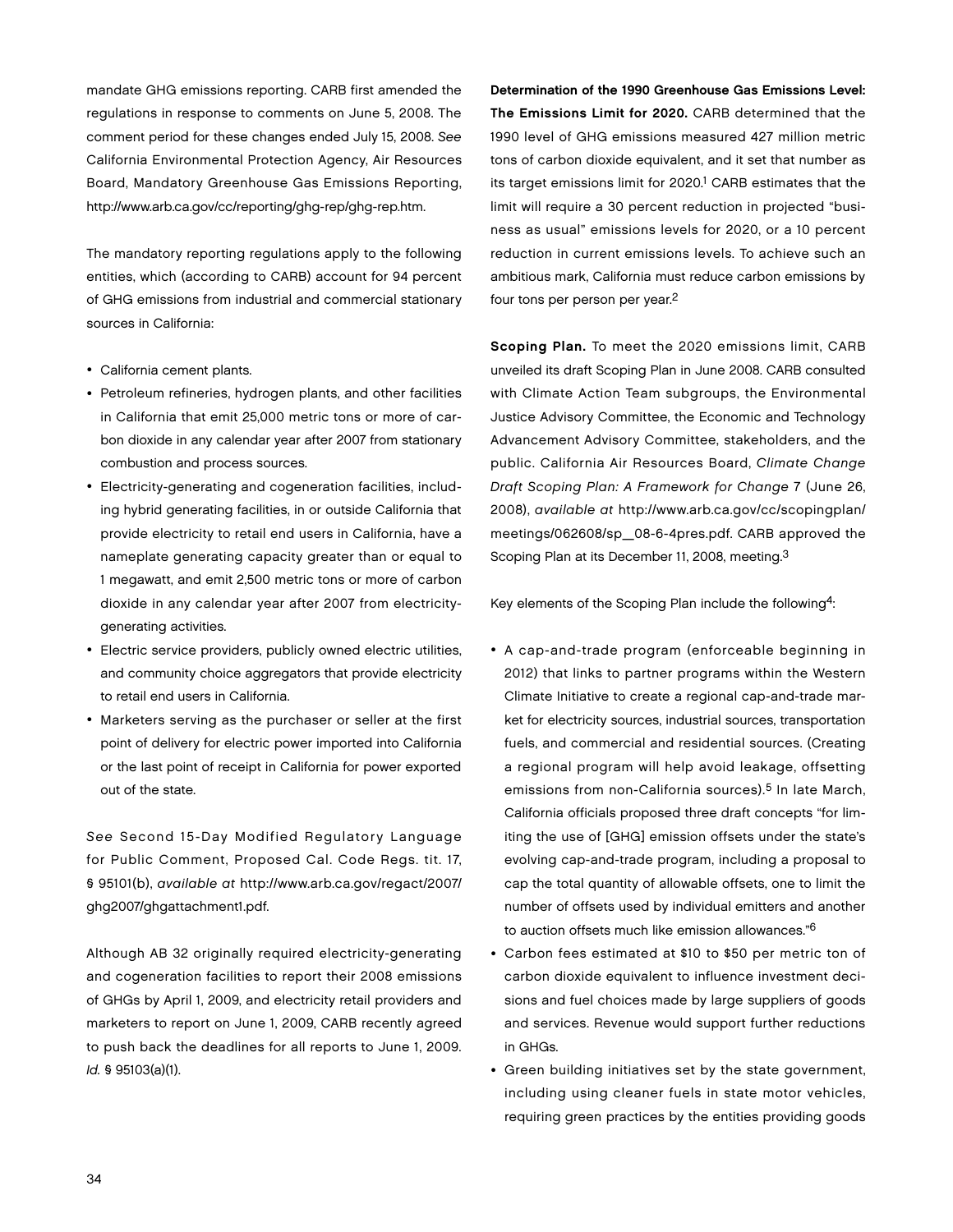and services to the government, and providing commuter alternatives for state employees.

- Increased transportation efficiency, including the use of hybrid vehicles, more aerodynamic trucks, and a highspeed rail system.
- Use of solar panels on roofs and water heaters.

#### How AB 32 Will Affect Business

AB 32 and its attendant regulations will likely affect, either directly or indirectly, any sizable business that emits GHGs and does business in California. As CARB continues the process of implementing AB 32's extensive mandates, businesses will face the complex task of understanding their obligations and opportunities under AB 32. Among other items, businesses should consider the following issues raised by AB 32:

- AB 32's reporting requirements are complicated and onerous. Once businesses determine whether they are subject to reporting obligations, they must then consider the equipment and other infrastructure required to adequately monitor emissions for reporting.
- AB 32 affects not just California businesses but also those located outside the state that sell electricity to California. The current reporting obligations apply to "retail providers," defined as entities that provide electricity to retail end users in the state. Out-of-state utilities must consider the effect AB 32 regulation has on their operations and the law's effect on potential revenue from California customers.
- As California develops a carbon fee and a cap-and-trade system, businesses will pay for emissions but can potentially profit from emissions credit trading by selling credits gained from reduced emissions. Minimizing losses, or maximizing profits, from an emissions trading system will require vigilance on the progress of regulations and monitoring of facility emissions levels.
- AB 32 forces businesses across varying industries to consider the specific effect of AB 32's regulation on their activities. As noted above, the early-action measures provide very specific mandates to industries from energy to transportation to the operation of ports.

AB 32 requires businesses to assess the extent of their activity in California, the development of the implementing regulations, and the need to implement or alter institutional policies to comply with, and even benefit from, California's global warming laws.

At least one industry representative commented that more stringent environmental regulations like AB 32 may not make sense in an economic downturn in California and across the country: "Right now, most California businesses are just hoping to make payroll—not profit—each month. … The state is in a recession, and how quickly we recover will be based on decisions like the AB 32 Scoping Plan." Letter, dated Nov. 10, 2008, from Crenshaw Die & Manufacturing Corporation to CARB re: Concerns with AB 32 Final Scoping Plan, available at http://www.arb.ca.gov/lists/scopingpln08/48-ab32\_ crenshaw.pdf.

Yet despite the potential effects on business, California officials are optimistic. Mary Nichols, CARB chairperson, stated: "This plan is California's prospectus for a more secure and sustainable economy. It will guide capital investments into energy efficiency to save us money, into renewable energy to break our dependence on oil, and promote a new generation of green jobs for hundreds of thousands of Californians."7

#### WHAT ARE THE POTENTIAL CHALLENGES TO AB 32?

AB 32 is one of the first efforts by a legislative body at any level to reduce GHG emissions. However, a federal GHG emissions program may soon be a reality.

Congressmen Waxman and Markey, of the House Committee on Energy and Commerce, recently released a draft bill for comprehensive climate change legislation. The proposed legislation requires EPA to reduce GHG emissions by 20 percent in 2020 and by 83 percent in 2050. Interestingly, the proposed bill expressly prohibits federal vehicle emission standards from preempting California authority to adopt and enforce its own mobile-source emission standards. This bill, along with the enhanced interest in GHG regulation by the Obama administration generally, portends some action on the federal front.

In addition to the potential for overlapping federal activity, AB 32 may also face constitutional challenges. If AB 32 discriminates against out-of-state entities by, for example, "treating electricity generated outside of the state differently than electricity generated inside its borders," the statute could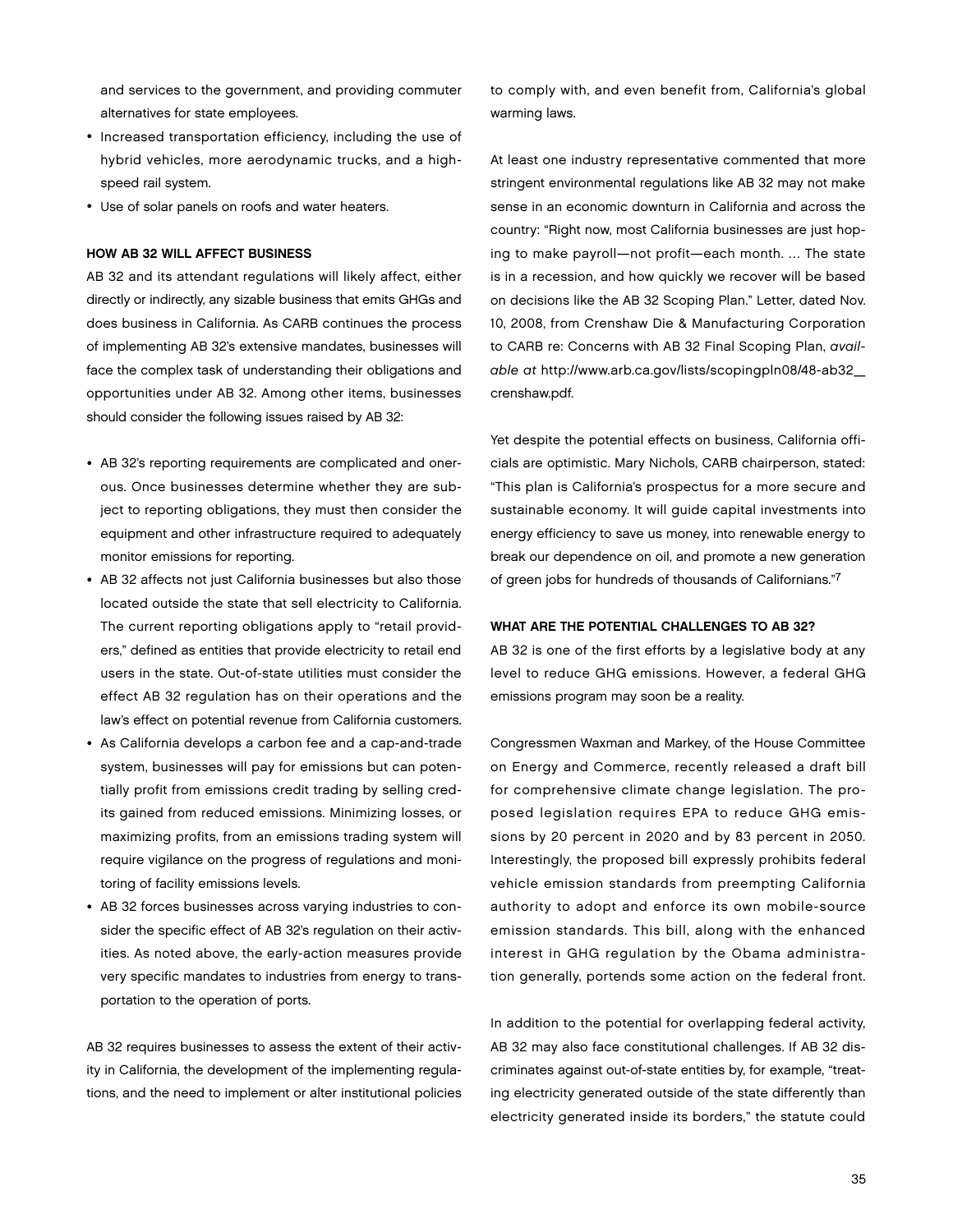be vulnerable to Commerce Clause challenges. See Erwin Chemerinsky et al., "California, Climate Change and the Constitution," Envtl. F., July–Aug. 2008, at 50–63. Even more broadly, if AB 32 ultimately links its program with any foreign cap-and-trade program, the federal government's constitutional authority to regulate foreign commerce could preempt it.

AB 32 may also attract criticism as an overly costly measure duced a bill to restrict CARB from beginning to develop AB 32 regulations until state unemployment levels are below 5.8 percent for three consecutive months. The bill would also require CARB to evaluate, and make public, the costs associated with AB 32 regulations. The bill was scheduled for hearing on April 20, 2009. Cal. Sen. Bill 295 (Feb. 25, 2009).

## RENEWABLES PORTFOLIO STANDARD

On November 17, 2008, Governor Schwarzenegger signed an executive order ("Order") requiring every retail seller of electricity to serve 33 percent of its load with renewable energy sources by 2020.

Governor Schwarzenegger's Order accelerates California's already aggressive Renewables Portfolio Standard ("RPS"). The existing standard demanded that state utilities generate at least 20 percent of their energy from renewable sources by 2010. In order to meet the more stringent goal, the Order specifies the following as acceptable forms of renewable sources for the state's standard: biomass, solar, wind, anaerobic digestion, and landfill gas. The California Energy Commission will implement the program. Biomass Magazine, "California Enacts Ambitious Renewable Portfolio Standard" (Dec. 2008).

#### Achieving 33 Percent

The Order requires a series of administrative actions to facilitate compliance with the aggressive mandate:

• The California Energy Commission and the California Department of Fish and Game must develop a "one stop" process for permitting renewable energy generation power plants.

- The Order creates a Renewable Energy Action Team ("REAT") and includes certain dates by which REAT must do the following:
	- Publish a Best Management Practices Manual to assist in designing renewable projects and minimize environmental impacts (Dec. 31, 2009).
	- Develop a conservation strategy that identifies and maps areas for renewables portfolio project development. REAT must concurrently identify areas for longterm natural resource conservation (Dec. 31, 2009).
	- Provide an estimate of total retail electricity sales in California in 2020 (Jan. 1, 2010).
- The Order further requires all regulatory agencies to "give priority" to renewable energy projects.<sup>8</sup>

California has many currently operating and pending projects designed to achieve the existing RPS. Despite that progress, the recent Order ups the ante for state utilities to convert to renewable sources. But the progress is not without its challenges. In an October 2008 report, the California Public Utilities Commission ("PUC") listed the major challenges to meeting the 33 percent RPS goal:

- The magnitude of a 33 percent RPS is unprecedented.
- Transmission planning, permitting, and construction require substantial lead times, which could inhibit timely delivery of renewable energy.
- The impact of integrating large amounts of intermittent renewable energy on the grid reliability of the transmission system is not yet known.
- Permitting of renewable generation facilities can be complex, long, and uncertain.
- The costs of renewable projects are increasing; the state needs a process to evaluate these costs and evaluate alternatives.
- Other project development barriers exist, such as financing and equipment procurement.

Standard: Quarterly Report (October 2008).

The PUC specifically identifies transmission and permitting issues as the primary barriers to meeting the 33 percent mandate.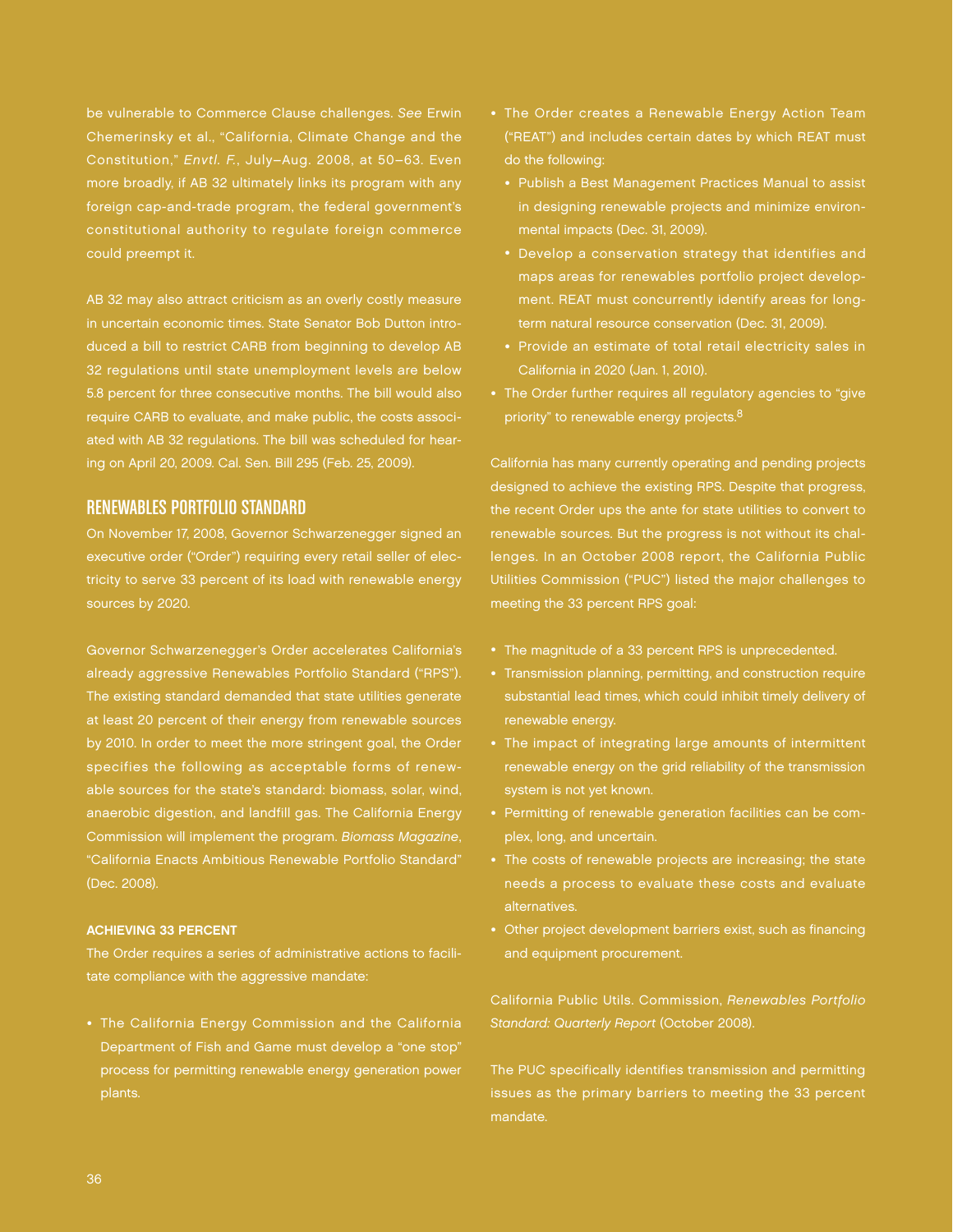Renewable energy producers meet persistent transmission problems. Renewable resources often are located far from the grid and often are location-constrained. In order to devise potential solutions to the location issue, the PUC announced the Renewable Energy Transmission Initiative, a statewide, multistakeholder initiative "to identify the transmission projects needed to accommodate the state's renewable energy goals."9

Though the infrastructure challenges persist, the PUC's first report of 2009 strikes an optimistic tone:

Clearly, 2008 was a turning point for the RPS program and contracted projects are beginning to deliver in large numbers. This may represent the end of the start-up phase of the RPS program, as contracts signed in the earlier years of the program are now built and the renewable market begins to mature.

California Public Utils. Commission, Renewables Portfolio Standard: Quarterly Report (April 2009).

The PUC also recognizes the complex permitting issues. Renewable energy generation facilities must obtain various permits and authorizations, including:

- Site construction permits (which will vary according to location, project size, and technology type).
- Federal permits, if the project is on federal land (either from the Bureau of Land Management or the U.S. Forest Service).10

The Order aims to streamline the application process and to create a "one stop" permitting process. The state and federal agencies committed in a memorandum of understanding to coordinate in some fashion to resolve permitting barriers.11

#### The Order's Effect on Business

Governor Schwarzenegger's 33 percent mandate may prove to be a double-edged sword for California businesses. From one perspective, the Order likely will enhance an already growing economy in California for clean energy technology. The Order itself states that "California's high standards and ambitious goals have resulted in California leading the nation in renewable energy innovation, receiving more investment funding in clean technology than anywhere else in the United States."12 The Order further states that "producing electricity from renewable resources provides multiple and significant benefits to California's environment and economy, including … enhancing economic development, and creating jobs."<sup>13</sup> There is no doubt that entities involved in renewable energy sources will see opportunities created by the Order's mandates.

But businesses should be aware of the potential pitfalls of the new regulation. Electric utilities, in particular, must consider the costs of developing and transmitting energy from renewable sources. Beyond the logistical hurdles involved, there remains the question of how California will treat the inevitable failed contracts. One California research institute recognized the concern that signed contracts with renewable projects will "not all yield operating facilities on the schedule originally envisioned." Ernest Orlando Lawrence Berkeley National Laboratory, Does It Have To Be This Hard? Implementing the Nation's Most Aggressive Renewables Portfolio Standard in California, at 15 (August 2005). The position paper went on to "strongly encourage" California lawmakers to anticipate and address the risk now "by either imposing burdensome noncompliance penalties on utilities or essentially granting the utilities a 'free-ride' and forgiving their lack of compliance." Id. Furthermore, by December 31, 2009, REAT must develop a conservation strategy that addresses conservation concerns and protected land, which undoubtedly will affect potential project plans. Businesses should continue to monitor their opportunities and obligations as California implements the RPS Order.

### GREEN CHEMISTRY PROGRAM

Finally, California enacted two laws in September 2008 that constitute the state's Green Chemistry program. Specifically, the laws require development of a hazardous substances clearinghouse and attendant regulations to protect consumers from potential exposure to those substances in consumer products.

Senate Bill 509 specifically requires the California Department of Toxic Substances Control ("DTSC") to create an internet-based "Toxic Information Clearinghouse." The clearinghouse will act to collect and disseminate chemical hazard information.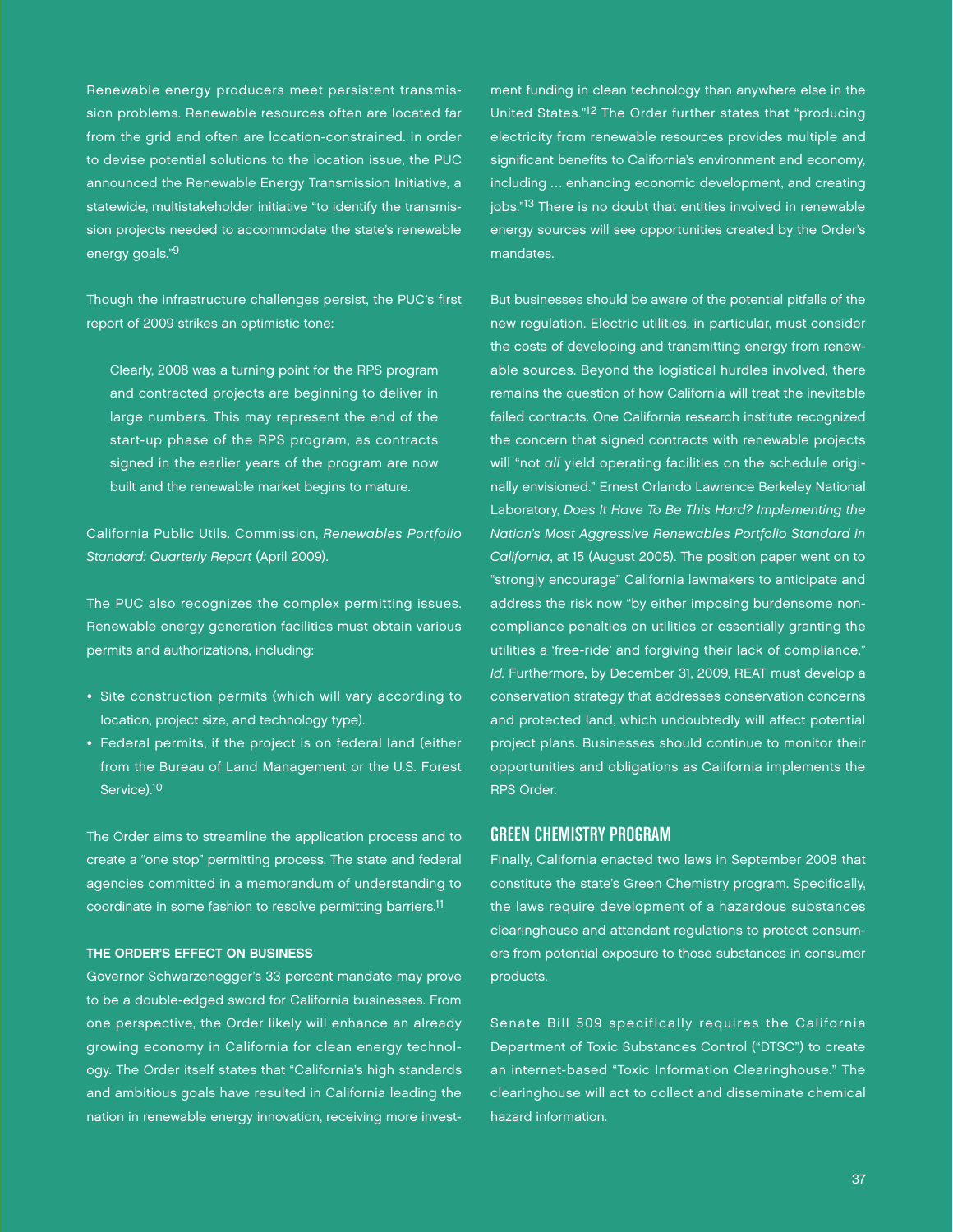Assembly Bill 1879 requires DTSC to develop and adopt regulations to both identify and prioritize chemical ingredients in consumer products that may be considered chemicals of concern. The regulations also must reduce public exposure to those chemicals.

#### Building on TSCA

Until the enactment of the Green Chemistry laws, California (along with other states) largely deferred to the federal regulation of potentially toxic chemicals under the Toxic Substances Control Act ("TSCA"). But in a recent report, the University of California identified three "policy gaps" in the TSCA regime:

The Data Gap: Manufacturers and businesses can sell a chemical or product without generating or disclosing adequate information about its potential health or environmental hazards.

The Safety Gap: Public agencies are unable to efficiently gather hazard information from producers; proactively regulate known hazards; or require producers to accept greater responsibility for the lifecycle impacts of their products.

The Technology Gap: There is insufficient public and private investment in green chemistry research, development, education, and technical assistance.

The Centers for Occupational and Envt'l Health, University of California, Green Chemistry: Cornerstone to a Sustainable California (2008).

The Green Chemistry program aims to close these gaps in two phases.

First, the program requires DTSC, by January 1, 2011, to "adopt regulations to establish a process by which chemicals or chemical ingredients in products may be identified as chemicals of concern." Second, and by that same date, the law requires DTSC to adopt regulations to regulate those chemicals in a manner that will best "limit exposure or … reduce the level of hazard posed by a chemical of concern." Assembly Bill, 1879(1).

The new Green Chemistry program gives DTSC two years to "identify and prioritize 'chemicals of concern,' a term that is currently undefined in the laws but is likely to include substances that are considered to be toxic, persistent, and bioaccumulative."14 The laws then grant authority to DTSC to regulate any identified substances.

When establishing its identification and prioritization process to determine what constitutes a "chemical of concern," DTSC must consider the following three factors:

- The volume of the chemical in commerce in California.
- The potential for exposure to the chemical in a consumer product.
- Potential effects on sensitive subpopulations, including infants and children.

Cal. Health & Safety Code §§ 25252(a)(1)–(3).

The program requires, also by January 11, 2011, regulation of any identified chemical of concern. DTSC regulations may include any of the following initiatives that are expressly outlined in the statute:

- Not requiring any action.
- Imposing requirements to provide additional information needed to assess a chemical of concern or its potential alternatives.
- Imposing requirements on labeling or other types of consumer product information.
- Imposing a restriction on the use of the chemical of concern in the consumer product.
- Prohibiting the use of the chemical of concern in the consumer product.
- Imposing requirements that control access or limit exposure to the chemical of concern in the consumer product.
- Imposing requirements for the manufacturer to manage the consumer product at the end of its useful life, including the recycling or responsible disposal of the product.
- Imposing a requirement to fund Green Chemistry challenge grants where no feasible safer alternative exists.
- Any other outcome the department determines accomplishes the requirements of this article.

Id. §§ 25253(b)(1)–(9).